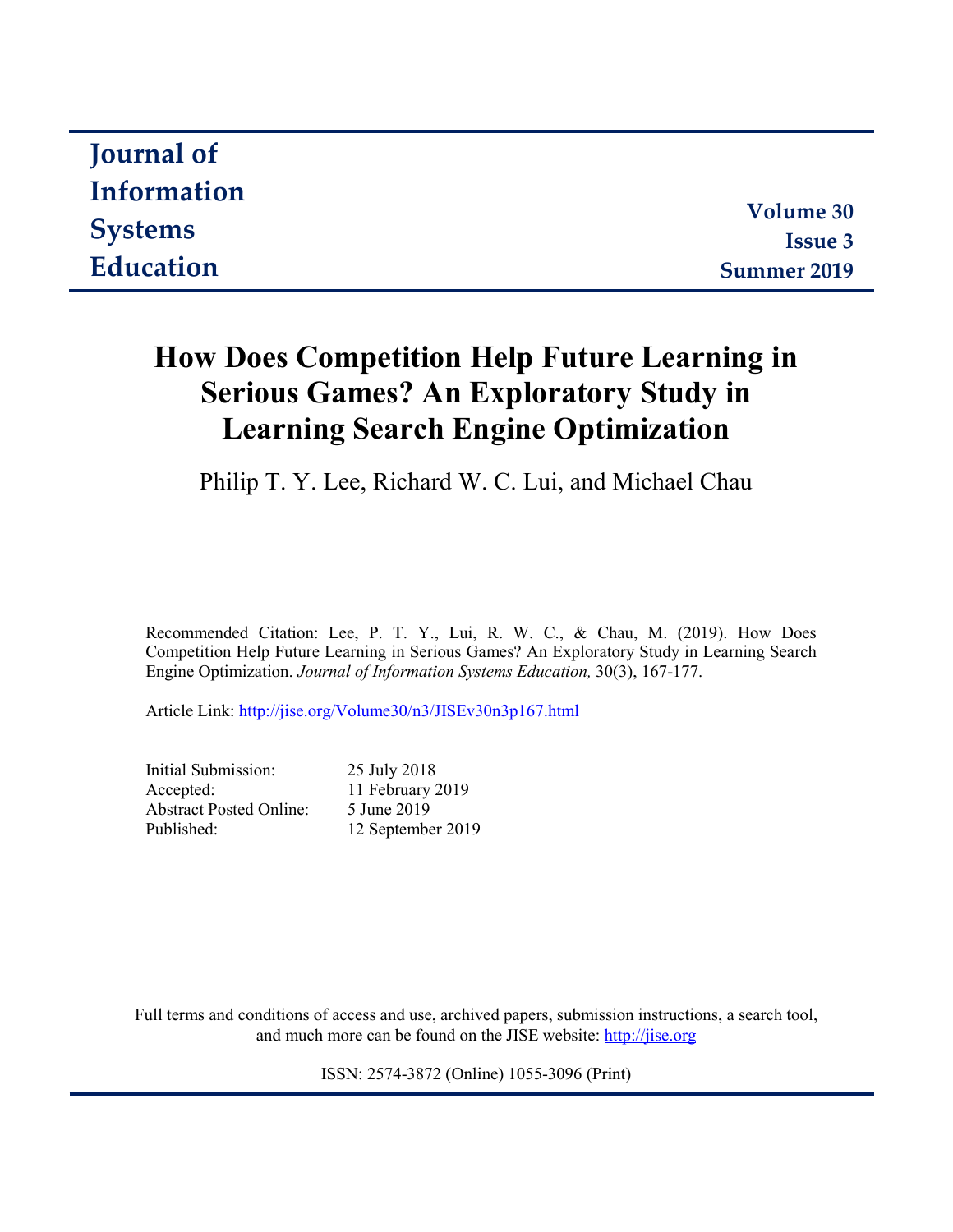# **How Does Competition Help Future Learning in Serious Games? An Exploratory Study in Learning Search Engine Optimization**

**Philip T. Y. Lee** Faculty of Business and Economics The University of Hong Kong [phil0127@connect.hku.hk](mailto:phil0127@hku.hk)

**Richard W. C. Lui** Department of Computing The Hong Kong Polytechnic University [cswclui@comp.polyu.edu.hk](mailto:cswclui@comp.polyu.edu.hk)

**Michael Chau** Faculty of Business and Economics The University of Hong Kong [mchau@business.hku.hk](mailto:mchau@business.hku.hk)

### **ABSTRACT**

Serious games, many of which are multi-player games, have been commonly used in information technology education and training. Competition can be intuitively associated with games; however, it is not always considered as a necessary attribute of serious games. Particularly, the learning impact results of competition are mixed. Challenge and control are two game attributes that are highly relevant to competition. With the use of a multi-player serious game, SEO War, this study aims to explore the relationships among competition, perceived control, perceived challenge, and self-efficacy in a game-based learning environment. Particularly, it investigates whether competition leads to self-efficacy. It also examines whether perceived challenge and perceived control mediate the relationship between competition and self-efficacy in serious games. This study contributes to the expanding literature on selecting important attributes for serious games, and it advances our understanding of the mechanism of how competition leads to self-efficacy. Moreover, it will help game designers decide on important game attributes through which games can be enhanced.

**Keywords:** Competition, Perceived control, Perceived challenge, Game-based learning

#### **1. INTRODUCTION**

Serious games have been commonly used in information technology (IT) education and training. They were developed for learning about different IT knowledge areas, such as computer programming (e.g., Muratet et al., 2009; Kazimoglu et al., 2012), IT project management (e.g., Carlos and Awad-Aubad, 2007; Chau et al., 2013; Lui, Lee, and Ng, 2015), project development methodology (e.g., Fernandes and Sousa, 2010), and software engineering (e.g., Baker, Navarro, and Van Der Hoek, 2005; Taran, 2007). Many of them are multiplayer games. Several papers reviewing these serious games have also been published in recent years (Boyle et al., 2016; Baptista and Oliveira, 2018; Calderón, Ruiz, and O'Connor, 2018).

Competition is an interactive attribute that can be intuitively associated with games. However, not all scholars consider competition as an indispensable game attribute that leads to learning outcomes. Garris, Ahlers, and Driskell (2002) reviewed previous literature on games and proposed six essential game features leading to learning outcomes: fantasy, rules/goals, sensory stimuli, challenge, mystery, and control. Competition was not included. Wilson et al. (2009) expanded the list to 18 game attributes. The most comparable to competition seem to be interaction (interpersonal) and interaction (social). Interaction (interpersonal) refers to faceto-face interaction among players (Crawford, 1984), whereas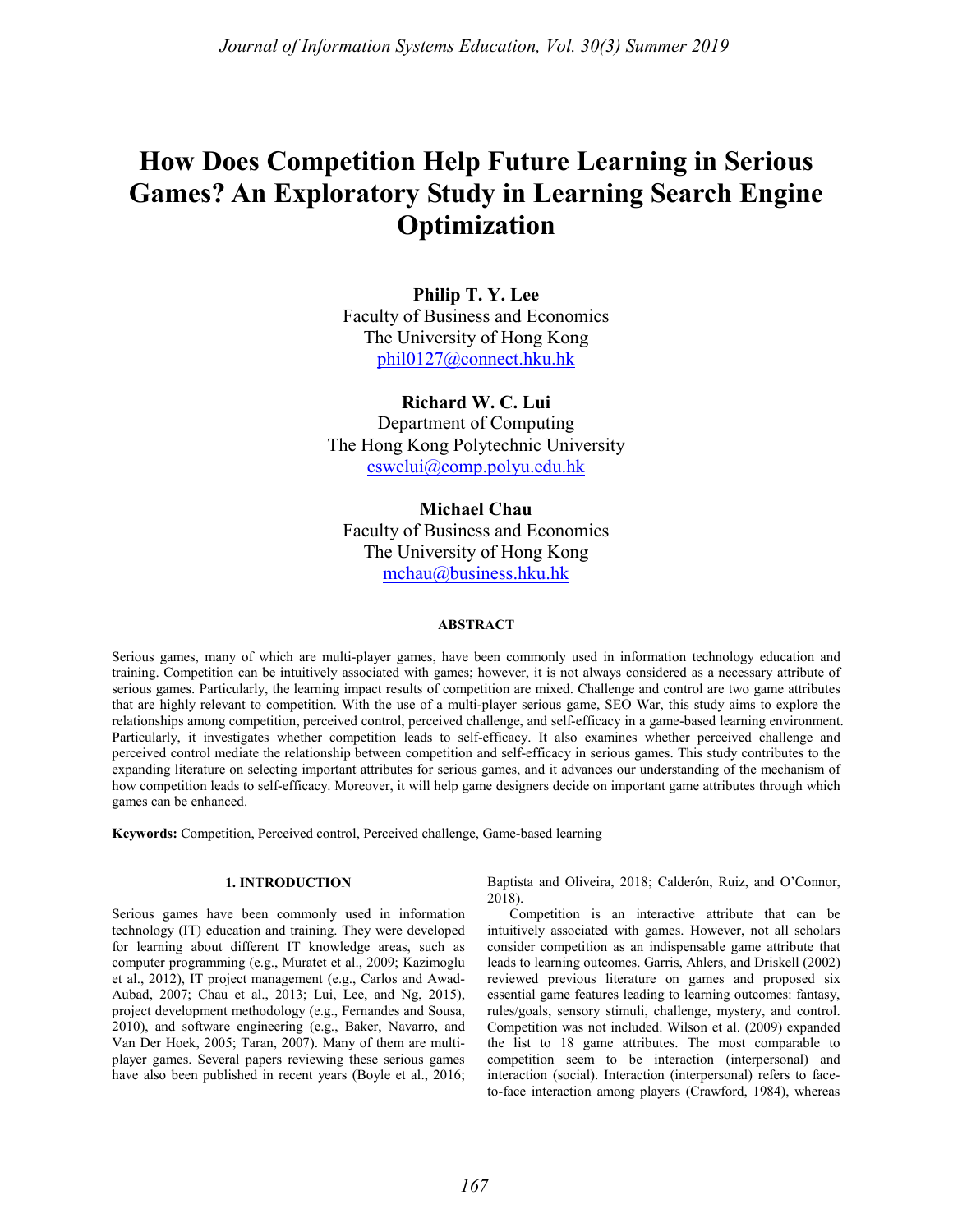interaction (social) means the interaction mediated by technology (Prensky, 2003). Competition was not explicitly mentioned in either list of attributes. One reason for not including competition may be the inconsistency among studies on the effect of competition on the learning experience.

No consensus has been reached among researchers on whether competition is conducive to learning. Some studies have supported that competition strengthens motivation (Yee, 2006; Muratet et al., 2009; Burguillo, 2010; Admiraal et al., 2011; Cagiltay, Ozcelik, and Ozcelik, 2015; Sepehr and Head, 2018). However, Deci et al. (1981) showed that students have lower intrinsic motivation when they are required to compete against their counterparts at solving puzzles. Losing the games at the end would reduce players' intrinsic motivation (Reeve and Deci, 1996). Van Eck and Dempsey (2002) proposed that competition is good only when students do not perform at their maximum potential. Stapel and Koomen (2005) stated that competition can help expose students to social comparison so that they focus on their differences from their counterparts. Losing the game can therefore adversely affect students' confidence. Cheng et al. (2009) found that students who have low self-efficacy feel discouraged and frustrated in competitions against those who have stronger self-efficacy. Vandercruysse et al. (2013) proposed that the impact of competition in a gaming environment on students' learning and motivation depends on their perception of the environment. Students who consider themselves to be playing the game in a gaming environment instead of a learning environment gain better learning experience during competition. Santhanam, Liu, and Shen (2016) showed that high competition among players reduces their self-efficacy.

The inconsistency among studies may be rooted in an inadequate understanding of how competition derives learning outcomes in the game-based learning environment (Song et al., 2013; Santhanam, Liu, and Shen, 2016). Challenge and control are among the earliest established game attributes (Malone and Lepper, 1987), and they are highly relevant to competition. Our study explores the intercorrelation among competition, perceived challenge, perceived control, and selfefficacy. Our study aims to answer two research questions: (1) does competition lead to an increase in self-efficacy and (2) do perceived challenge and perceived control mediate the relationship between competition and self-efficacy? The study contributes to the expanding literature on selecting important attributes for serious games. It advances our understanding of the mechanism whereby competition leads to self-efficacy. Moreover, it will help game designers decide on important game attributes, whereby game enhancements can be made.

### **2. THEORETICAL BACKGROUND AND HYPOTHESIS DEVELOPMENT**

#### **2.1 Self-efficacy**

Self-efficacy refers to people's confidence in their ability to master a task. A more precise definition is "people's beliefs in their capabilities to mobilize the motivation, cognitive resources, and courses of action needed to exercise control over events in their lives" (Bandura, 1989, p. 1,175). People who possess stronger self-efficacy for a task are more willing to spend time and effort on that task (Bandura, 1989). Selfefficacy helps predict learners' future behavior. It has been commonly used as a measure to indicate the success of serious games as well as other more traditional training programs (Marcolin et al., 2000; Santhanam, Liu, and Shen, 2016).

According to theories on achievement motivation, people develop their perceptions of competence with reference to the abilities and efforts of other members in a normative reference group (Nicholls, 1984). Game players recognize their own achievement through interpersonal interaction in games (Crawford, 1984). We expect that players might develop confidence in their ability through competition against others and posit the first hypothesis:

H1: Competition has a positive direct effect on selfefficacy.

#### **2.2 Challenge**

Challenge is among the most important attributes of serious games (Sweetser and Wyeth, 2005). It refers to the appropriate level of difficulty that matches players' skill. A number of researchers have used the term *conflict/challenge* instead of *challenge* (e.g., Prensky, 2003; Pavlas et al., 2009; Wilson et al., 2009; Marlow et al., 2016). According to Crawford (1984), conflicts are the appropriate obstacles that players have to overcome in the game. They prompt interaction between players and the game. There are four kinds of conflicts: direct, indirect, violent, and non-violent. Crawford noted that the agent with whom players have conflicts can be a human individual or a computer-simulated player.

More conflicts generate more interaction among players. The interaction "transforms the challenge of the game from a technical one to an interpersonal one" (Crawford, 1984, p. 12). The variety of conflicts, e.g., interpersonal competition among players, perhaps facilitates the matching between the level of difficulty and the players' skill. Thus, competition should be positively correlated with challenge (Sepehr and Head, 2018). This leads to the second hypothesis:

#### H2: Competition has a positive direct effect on challenge.

According to flow model theory (Csikszentmihalyi, 1975), people can gain the optimal experience of an activity if their skills match the task's level of difficulty. An activity that is too easy or too hard cannot generate much intrinsic interest. In the context of serious games, perceived challenge enhances intrinsic motivation to learn. An optimal level of challenge is the amount of challenge that stimulates people to gain the greatest intrinsic motivation (Malone and Lepper, 1987). The appropriate level of difficulty generates motivating pressure for learning (Driskell and Dwyer, 1984). Self-efficacy is a commonly used construct to predict motivation to learn (Bandura, 1991). This theoretical background leads to the following hypotheses:

- H3: Challenge has a positive direct effect on selfefficacy.
- H4: The effect of competition on self-efficacy is partially mediated by challenge.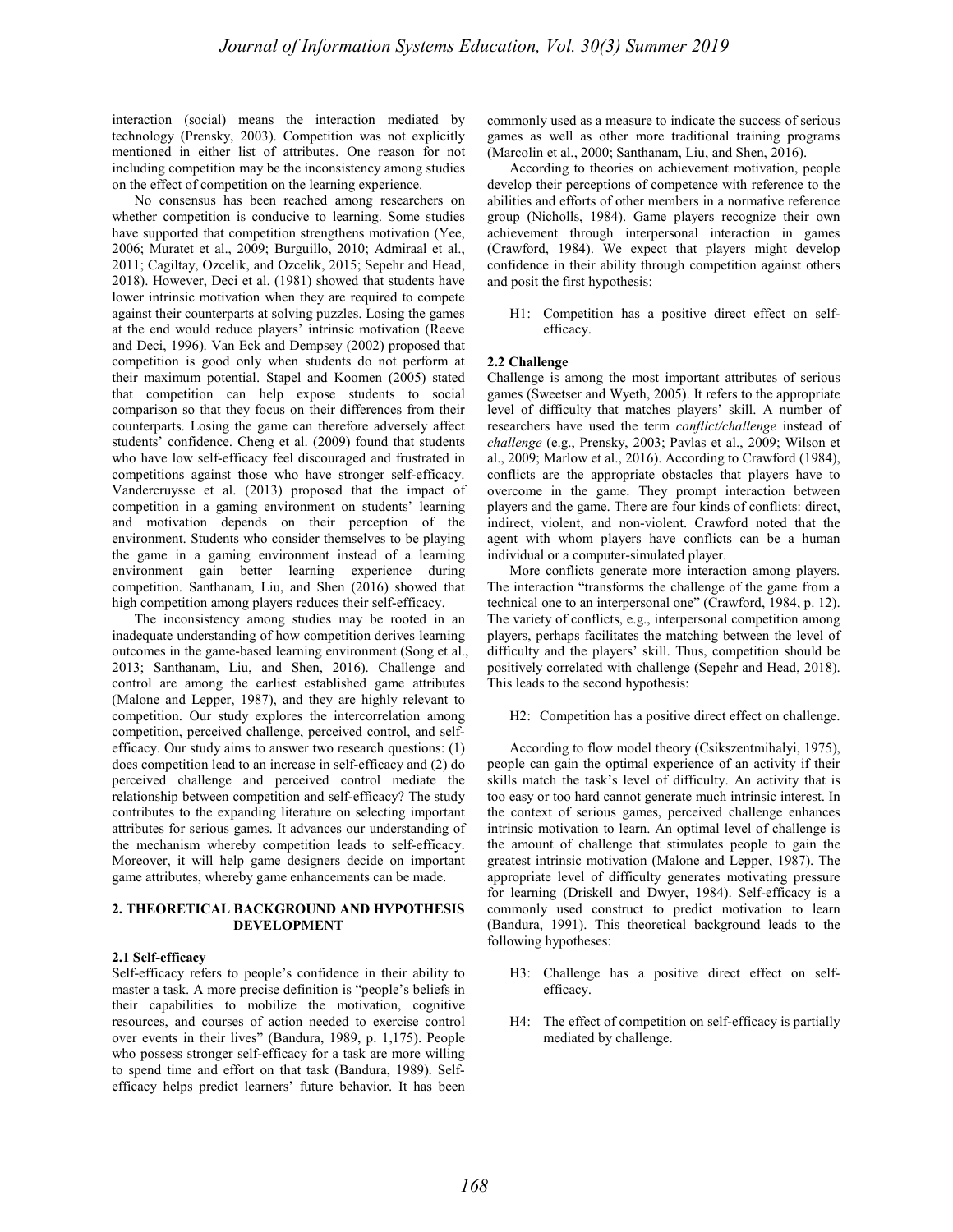### **2.3 Control**

Control has been considered as an elementary feature of a serious game (Malone, 1981; Kiili, 2005; Sweetser and Wyeth, 2005). It is players' sense of control over their own actions in the game (Sweestser and Wyeth, 2005). Garris et al. (2002, p. 451) referred to control as "the exercise of authority or the ability to regulate, direct, or command something." According to Malone and Lepper (1987), control means the degrees to which the game's outcomes depend on players' actions, the choices of action in the game are numerous, and the outcomes are apparent and salient. Several researchers have proposed that control is an interactive attribute of games (Vogel et al., 2006; Marlow et al., 2016). Prensky (2003) identified the difference between social interaction and equipment interaction. At first glance, control is more of an equipment interaction in Prensky's view. However, when it comes to competition against virtual players in the games, the line between the two kinds of interaction becomes blurred. Langer (1975) suggested that competition can lead to a perception of skill situation. People perceive an illusion of control since they think that they can affect a situation through their skills. The actual situation, however, can be a chance situation in which people's actions have no effect on final outcomes. We therefore posit the following hypothesis:

#### H5: Competition has a positive direct effect on control.

Literature from various research areas has considered the desire for control as a human basic need (Fiske and Dépret, 1996). According to Csikszentmihalyi's (1996) flow theory, people gain a sense of control over actions through the optimal experience of an activity. The sense of control is especially crucial for military simulation serious games (Fong, 2006). Empirical findings have also suggested that a greater sense of control leads to a better game experience (Kim et al., 2015). In addition, power and control are two closely related constructs in the psychology literature. More control can generate the feeling of being in power (Dépret and Fiske, 1993). In other words, people who have a greater sense of control perceive themselves as more competent. This theoretical background leads to the research model (Figure 1) and hypotheses:

- H6: Control has a positive direct effect on self-efficacy.
- H7: The effect of competition on self-efficacy is partially mediated by control.

#### **3. METHODS**

#### **3.1 Game Overview**

SEO War is a multi-player serious game that is used for learning search engine optimization knowledge. It is a face-toface board game. In the game, players act as digital marketing managers at four different universities. They have to compete against each other in the game to promote their universities through online marketing campaigns with the use of their search engine optimization knowledge. Figures 2 and 3 show the main board and some game cards of SEO War. The player with the highest number of student admissions after six rounds wins the game. The game cards represent different SEO tactics commonly adopted by different websites. The players should use the cards of on-page optimization as well as off-page optimization to increase the number of website visitors. They should also use the cards to create unique content to attract backlinks to their websites. Furthermore, in order to increase student admissions, the players can use the cards of conversion optimization to improve the conversion rate of the websites. More details of SEO War are shown in Lui and Au (2018).

#### **3.2 The Exploratory Study**

Around 70 university students who were enrolled in a computer science course participated in the study. They played the serious game, SEO War, during their lecture hours. During the lecture, the instructors first introduced background information on the game and briefly demonstrated how to play the game. The students subsequently played the game in groups of four. Immediately after the game, the students completed online questionnaires. They were informed that their responses would be used for research purposes and

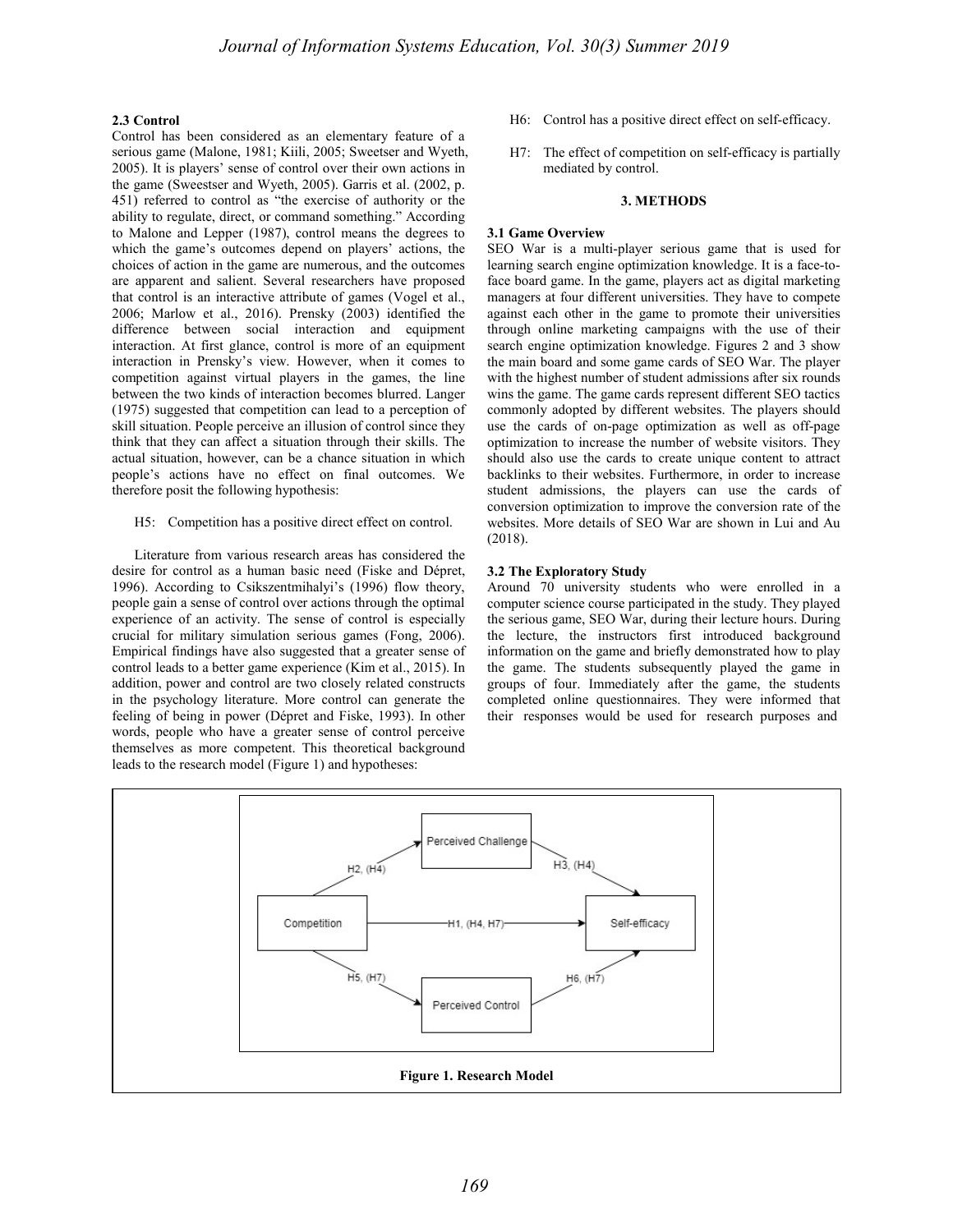

would be anonymized. The questionnaires were designed based on questions from several relevant studies, including Hsu et al. (2009), Tan et al. (2013), and Hamari et al. (2016). The responses were collected using a five-point Likert scale (i.e., strongly agree, slightly agree, neutral, slightly disagree, and strongly disagree). The questions are shown in Appendix A. A total of 69 students successfully completed the questionnaires.

#### **4. DATA ANALYSIS AND RESULTS**

#### **4.1 Analysis**

The PLS-SEM (partial least squares structural equation modeling) approach was used to conduct a mediation analysis of the data (Nitzl, Roldan, and Cepeda, 2016; Hair et al., 201). We chose PLS-SEM because (1) the size of our dataset is small, (2) our model is prediction-oriented, and (3) our research focus is not to seek for the best model among the constructs. These reasons align with Wong's (2013) conditions for adopting PLS-SEM. We used the analytic tool SmartPLS 2.0 M3 (Ringle, Wende, and Will, 2005) for our analysis.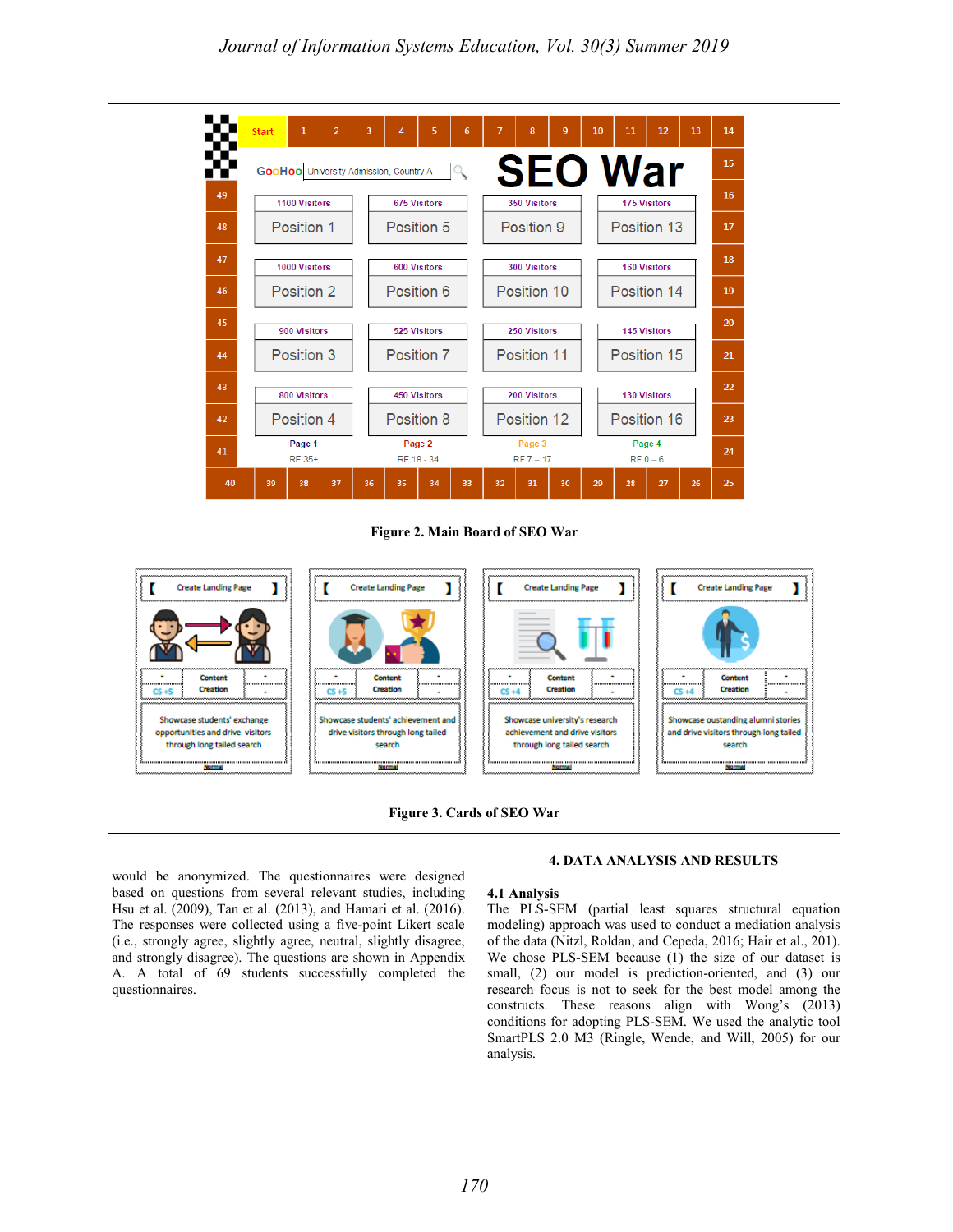|                                                                                                             | <b>AVE</b> | Sqrt(AVE)           | Correlation among Constructs |                                                                 |        |                   |               |               |
|-------------------------------------------------------------------------------------------------------------|------------|---------------------|------------------------------|-----------------------------------------------------------------|--------|-------------------|---------------|---------------|
|                                                                                                             |            |                     | Competition                  | Perceived Challenge                                             |        | Perceived Control |               | Self-efficacy |
|                                                                                                             |            |                     |                              |                                                                 |        |                   |               |               |
|                                                                                                             |            |                     |                              |                                                                 |        |                   |               |               |
| Competition                                                                                                 | 0.7794     | 0.8828              | 1.0000                       |                                                                 |        |                   |               |               |
| Perceived Challenge                                                                                         | 0.8009     | 0.8949              | 0.4635                       | 1.0000                                                          |        |                   |               |               |
| Perceived Control                                                                                           | 0.6650     | 0.8155              | 0.6203                       | 0.6993                                                          |        | 1.0000            |               |               |
| Self-efficacy                                                                                               | 0.9212     | 0.9598              | 0.5583                       | 0.6407                                                          |        | 0.7384            |               | 1.0000        |
| Table 1. Details of the Average Variance Extracted, Square of the AVE, and Correlation among the Constructs |            |                     |                              |                                                                 |        |                   |               |               |
|                                                                                                             |            |                     |                              |                                                                 |        |                   |               |               |
|                                                                                                             |            |                     |                              | CR                                                              |        |                   |               |               |
|                                                                                                             |            | Competition         |                              | 0.9137                                                          |        |                   |               |               |
|                                                                                                             |            | Perceived Challenge |                              | 0.9234                                                          |        |                   |               |               |
|                                                                                                             |            |                     |                              |                                                                 |        |                   |               |               |
|                                                                                                             |            |                     |                              |                                                                 |        |                   |               |               |
|                                                                                                             |            | Perceived Control   |                              | 0.8559                                                          |        |                   |               |               |
|                                                                                                             |            | Self-efficacy       |                              | 0.9590                                                          |        |                   |               |               |
|                                                                                                             |            |                     |                              | Table 2. Details of the Composite Reliability of the Constructs |        |                   |               |               |
|                                                                                                             |            |                     |                              |                                                                 |        |                   |               |               |
|                                                                                                             |            | Competition         |                              | Perceived Challenge                                             |        | Perceived Control | Self-efficacy |               |
| Competition (IC1)                                                                                           |            | 0.9226              | 0.4341                       |                                                                 | 0.5557 |                   | 0.5158        |               |
| Competition (IC2)                                                                                           |            | 0.8520              | 0.3717                       |                                                                 | 0.5173 |                   | 0.4528        |               |
| Competition (IC3)                                                                                           |            | 0.8724              | 0.4188                       |                                                                 | 0.5680 |                   | 0.5070        |               |
| Perceived Challenge (C1)                                                                                    |            | 0.4140              | 0.8768                       |                                                                 | 0.6507 |                   | 0.6016        |               |
| Perceived Challenge (C2)                                                                                    |            | 0.4177              | 0.8984                       |                                                                 | 0.6406 |                   | 0.5560        |               |
| Perceived Challenge (C3)                                                                                    |            | 0.4122              | 0.9092                       |                                                                 | 0.5841 |                   | 0.5602        |               |
| Perceived Control (AC1)                                                                                     |            | 0.5506              | 0.6170                       |                                                                 | 0.8693 |                   | 0.6029        |               |
| Perceived Control (AC2)                                                                                     |            | 0.4605              | 0.6023                       |                                                                 | 0.7984 |                   | 0.5930        |               |
| Perceived Control (AC3)                                                                                     |            | 0.5025              | 0.4913                       |                                                                 | 0.7757 |                   | 0.6098        |               |
| Self-efficacy (S1)                                                                                          |            | 0.5550              | 0.6641                       |                                                                 | 0.7207 |                   | 0.9628        |               |

Three criteria – sample size, convergent validity, and discriminant validity – were checked to justify the adoption of PLS-SEM. For a typical research study that has a 5% significance level, a statistical power of 80% and an  $\mathbb{R}^2$  value of more than 0.25, according to Wong (2013), the minimum sample size is 59 for a research model that has no more than three arrows pointing to any latent variables. Chin (1998) proposed that the required sample size should be at least 10 times larger than the block that possesses the largest number of formative indicators and at least 10 times larger than the construct that has the most constructs influencing it. Based on Chin's suggestion, the minimum sample size is 30. Our dataset is larger than both recommended requirements.

Average variance extracted (AVE) and composite reliability (CR) were used to verify the convergent validity. The AVE of each construct should be larger than 0.5 (Fornell and Larcker, 1981). Composite reliability (CR) should be greater than 0.7, unless the study is exploratory in nature (Bagozzi and Yi, 1988; Wong, 2013). Tables 1 and 2 show that our dataset fulfills these requirements.

We followed Chin's (2010) recommendations to verify the discriminant validity. First, the loadings for each item should be larger on its own construct than its cross-loadings on other unintended constructs. Also, each construct should not have higher variance with other unintended items than with its own items. Table 3 shows that our dataset fulfills Chin's recommendations. In addition, the square root of the AVE of each construct should also be greater than the correlation of the construct with the other remaining constructs (Fornell and Larcker, 1981). Table 1 shows that our data are in line with these requirements.

Table 4 shows the *t*-statistics of the *outer* loadings. All the *t*-statistics are larger than 2.58. The outer model loadings are significant at  $p = 0.01$ .

#### **4.2 Results**

The results show that competition accounted for 21.5% of the variance of perceived challenge and 38.5% of the variance of perceived control. Competition, together with perceived challenge and perceived control, contributed to 59.0% of the variance of self-efficacy (see Table 5). The variance is slightly lower than the substantial level (67%) and much larger than the moderate level (33%) proposed by Chin (1998). It shows that the structural fit of the proposed model is reasonably good.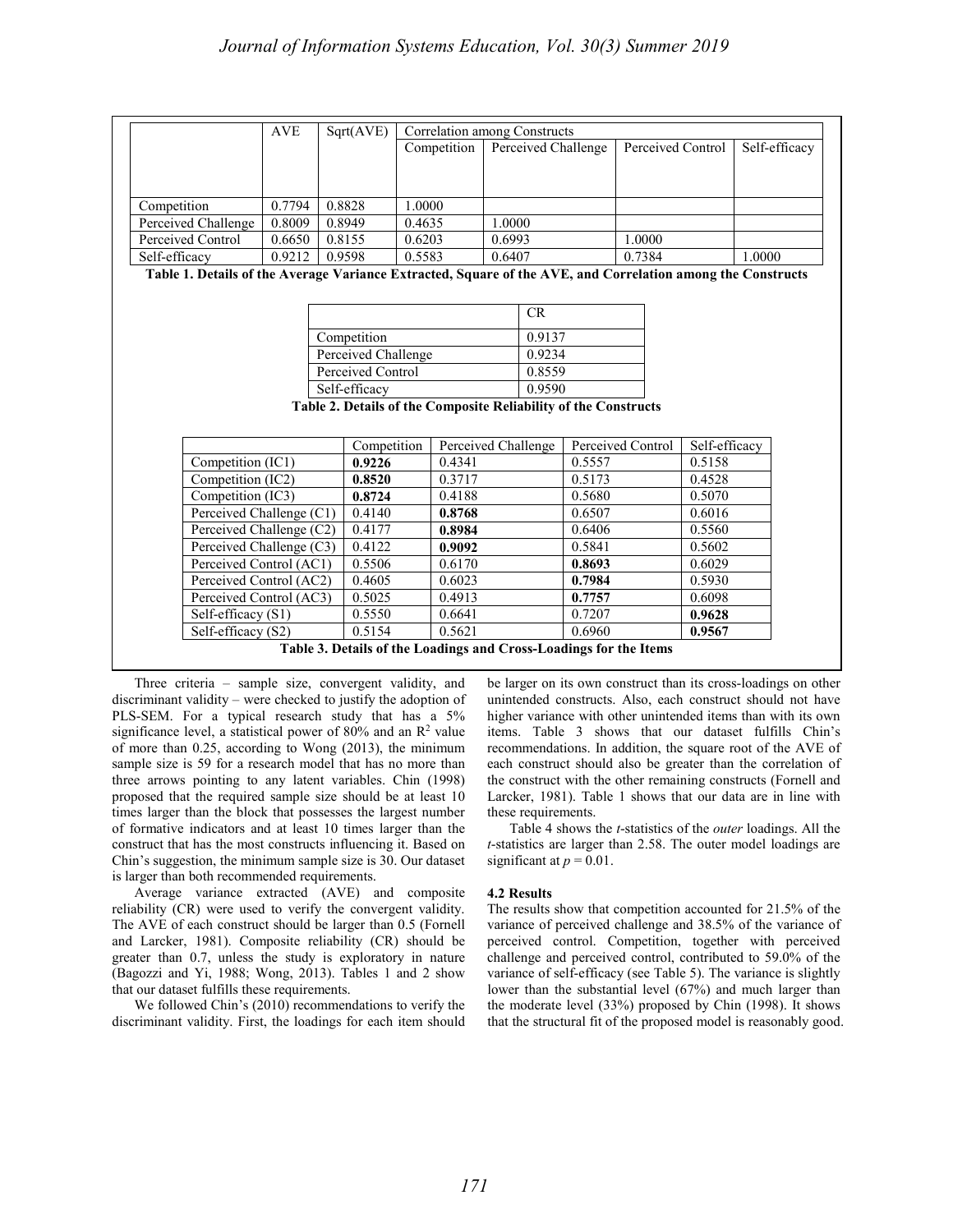|                                                                                                            | Competition |                                                |              | Perceived Challenge Perceived Control | Self-efficacy |
|------------------------------------------------------------------------------------------------------------|-------------|------------------------------------------------|--------------|---------------------------------------|---------------|
| Competition $(\overline{IC1})$                                                                             | 12.0191     |                                                |              |                                       |               |
| Competition (IC2)                                                                                          | 11.9881     |                                                |              |                                       |               |
| Competition (IC3)                                                                                          | 13.4802     |                                                |              |                                       |               |
| Perceived Challenge (C1)                                                                                   |             | 10.8791                                        |              |                                       |               |
| Perceived Challenge (C2)                                                                                   |             | 10.8318                                        |              |                                       |               |
| Perceived Challenge (C3)                                                                                   |             | 9.6448                                         |              |                                       |               |
| Perceived Control (AC1)                                                                                    |             |                                                |              | 12.9837                               |               |
| Perceived Control (AC2)                                                                                    |             |                                                |              | 11.3026                               |               |
| Perceived Control (AC3)                                                                                    |             |                                                |              | 9.8322                                |               |
| Self-efficacy (S1)                                                                                         |             |                                                |              |                                       | 28.6445       |
| Self-efficacy (S2)                                                                                         |             | Table 4. The t-Statistics of the Outer Loading |              |                                       | 31.9344       |
|                                                                                                            |             |                                                |              |                                       |               |
|                                                                                                            |             |                                                |              |                                       |               |
|                                                                                                            |             | 0.2148                                         |              |                                       |               |
|                                                                                                            |             |                                                |              |                                       |               |
|                                                                                                            |             | 0.3848                                         |              |                                       |               |
|                                                                                                            |             | 0.5896                                         |              |                                       |               |
| Table 5. Details of the Coefficients of Determination of the Dependent Variables                           |             |                                                |              |                                       |               |
| Path                                                                                                       |             | Direct Effect                                  | t-statistics | <b>Total Effect</b>                   | t-statistics  |
| Competition $\rightarrow$ Self-efficacy                                                                    |             | 0.1517                                         | $1.5572*$    | 0.5583                                | $6.2261***$   |
| Competition $\rightarrow$ Perceived Challenge                                                              |             | 0.4635                                         | 3.8867***    | N/A                                   | N/A           |
| Competition $\rightarrow$ Perceived Control                                                                |             | 0.6203                                         | $7.8631***$  | N/A                                   | N/A           |
| Perceived Challenge $\rightarrow$ Self-efficacy                                                            |             | 0.2345                                         | 2.4198***    | N/A                                   | N/A           |
| Perceived Challenge<br>Perceived Control<br>Self-efficacy<br>Perceived Control $\rightarrow$ Self-efficacy |             | 0.4803                                         | $3.7817***$  | N/A                                   | N/A           |

Table 6 presents the direct and total effects on selfefficacy with a bootstrapping sample size of 5,000. The total effect of competition means the sum of the direct effect and the indirect effect of competition to self-efficacy. It is equivalent to the direct effect of competition on self-efficacy without the mediators, i.e. perceived challenge and perceived control (Barron and Kenny, 1986; Wong, 2016; Hair et al., 2017). It is equal to the results of the first stage of the two-step approach (Becker, Klein, and Wetzels, 2012). All path coefficients are significant at  $p < 0.01$  except the path coefficient between competition and self-efficacy. Thus, H2, H3, H5, and H6 are supported. The path coefficient between competition and self-efficacy is significant only at  $p < 0.1$ , and its value is 0.152, which is rather small. Still, we can consider that H1 is marginally supported. Given that both a mediated effect and a direct effect of competition on self-efficacy exist, H4 and H7 are also supported.

#### **5. DISCUSSION**

Our study aimed to explore the interrelationships among competition, perceived challenge, perceived control, and selfefficacy in the environment of a serious game. The results show that competition significantly influences perceived challenge and perceived control. The players felt a sense of control through competition against others. They concurrently considered competition as an interpersonal challenge.

In addition, competition has a strong total effect on selfefficacy in the game-based learning environment. However, the direct effect of competition on self-efficacy is largely mediated by perceived challenge and perceived control. The direct effect on self-efficacy is weak and only marginally significant. The size and significance of the direct effect do not justify competition as a fundamental dimension of a serious game, particularly when it is compared to perceived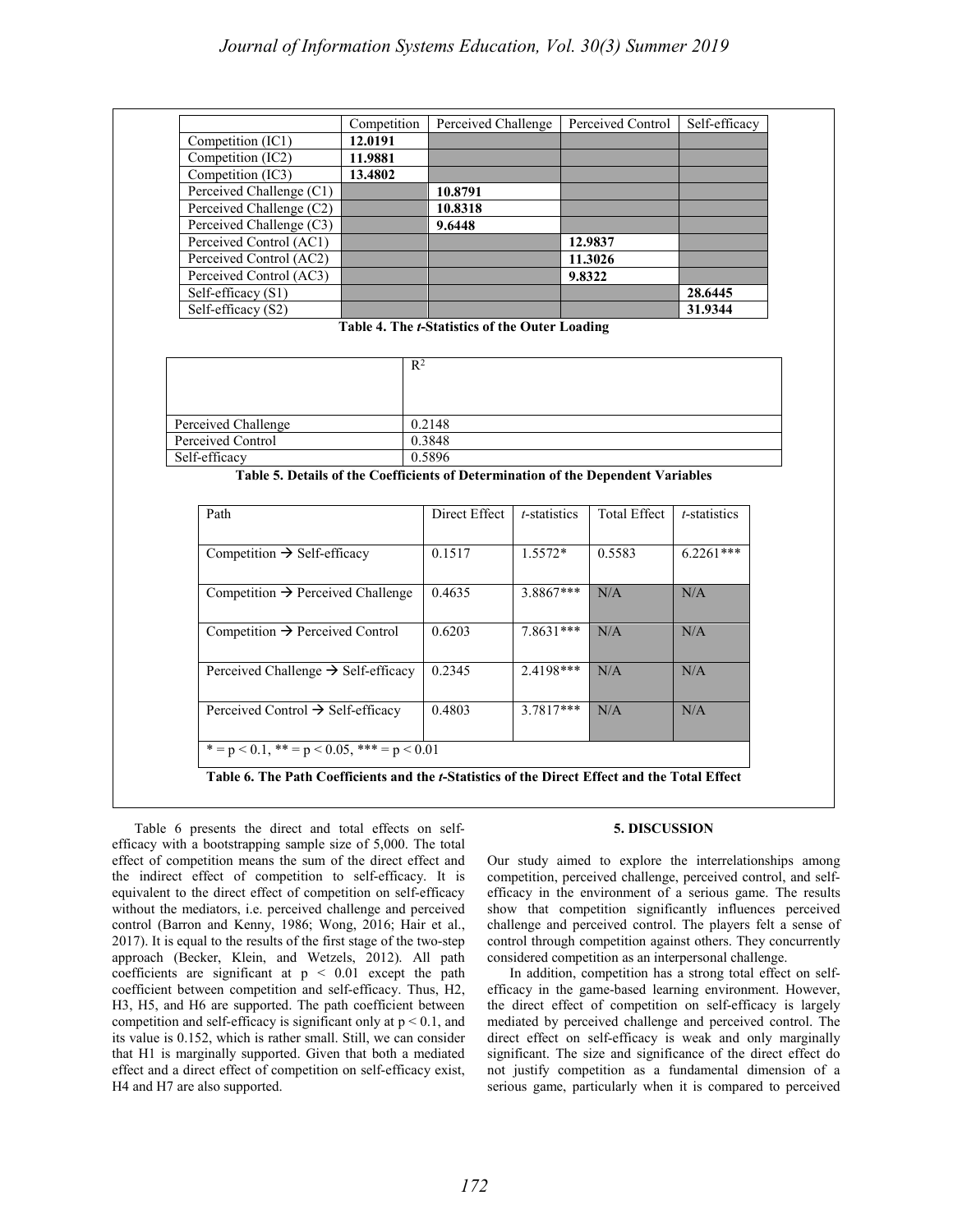control and perceived challenge. Our results respond to Vorderer, Hartmann, and Klimmt's (2003) conjecture that competition's effect on enjoyment in leisure games is mediated by Malone's (1981) game attributes, namely, challenge, control, and fantasy. We have identified two main mechanisms (i.e., perceived challenge and perceived control) through which competition leads to self-efficacy, an important indicator of future willingness to spend time and effort on the academic subject (Bandura, 1989). A better understanding of the mechanisms will help us resolve the inconsistency among studies on competition (Song et al., 2013; Santhanam, Liu, and Shen, 2016). Inadequate understanding of the mechanisms may be a reason for the inconsistency among studies on competition.

Santhanam, Liu, and Shen (2016) showed that only players' engagement increases with competition in a gamified training environment. In their studies, players' self-efficacy decreased when competition was high. They argued that the difference in competitive structure is a possible reason for the inconsistent findings among studies on whether competition leads to learning outcomes. Based on our results, we propose that competition may not be a good focal point on which to examine a serious game. Rather, perceived challenge and perceived control are better evaluation dimensions of serious games, given their significant direct effects on self-efficacy.

The results show that both perceived challenge and perceived control have positive effects on self-efficacy. This aligns with the relevant theories and the empirical findings (Csikszentmihalyi, 1975; Dépret and Fiske, 1993; Csikszentmihalyi, 1996; Kim et al., 2015). The direct effect of competition on perceived control is slightly larger than that on perceived challenge. That is, the players related competition to perceived control more than to perceived challenge. The results lean toward the view that competition leads to social comparison and are complementary to the conclusions of Stapel and Koomen (2005), Cheng et al. (2009), and Song et al. (2013). On the other hand, our results are not contradictory to Van Eck and Dempsy's (2002) view that competition causes players to judge the difference between the task's difficulty and their own abilities. However, this effect is less than that which leads to social comparison in our study.

Players with comparable game skills should be put into the same group so they can achieve better self-efficacy. The conflicts in the game can then concurrently match the similar game skills of the players. In practice, however, it is sometimes difficult to ensure that players in the same group have comparable game skills. For example, teachers may not have the opportunity to recognize their students' academic proficiency from previous teaching or survey the students' game experience and familiarity in advance of the gameplay. Under this circumstance, some students will inevitably be deprived of perceived challenge.

Putting more effort into game design, especially into the game actions, can help compensate for the grouping problem in practice in order to achieve the full potential of serious games. Game designers should develop serious games that provide players with a multitude of game actions. These game actions are not limited to those that affect other players' game performance. Customization of in-game characters, for example, can also increase perceived control (Kim et al., 2015). Players can gain a sense of control through these game actions. The number and the diversity of game actions facilitate the development of self-efficacy.

#### **6. LIMITATIONS AND FUTURE STUDIES**

Several directions for future studies have been identified. Our current study is limited to face-to-face competition, and therefore we did not encounter the mediation effect of digital interfaces on relationships among players mentioned by Prensky (2003). Some empirical studies have focused particularly on how face-to-face competition improves learning outcomes (e.g., Chang et al., 2007; Wu et al., 2007). Future studies can expand the current scope of research by including the mediation effect of digital interfaces. The mediated environment limits the impacts of facial expressions, verbal cues, and body language. If only the board and the cards are digitalized, then the learning effects of the game will be limited. Communication features should be added for player interaction in order to achieve similar learning effects to those of face-to-face serious games. A good digital serious game should also include game features (e.g., leaderboards, badges) and channels (e.g., chat rooms) through which players can interact with other players.

The current study investigated competition among real people. Competition between real players and virtual, simulated players had not been examined. Crawford (1984) defined both kinds of competition as conflicts that prompt interaction. Williams and Clippinger (2002) showed that players feel stronger aggression after competing against the computer than after competing against a stranger face-to-face. However, Anderson and Carnagey (2009) found contradictory results. Future studies can investigate how players perceive these two kinds of competition differently and the difference in their perception between a real and a virtual gaming environment.

In addition, there are other interactive attributes beside competition, e.g., collaboration and cooperation. Future research can focus on how these different kinds of interaction lead to an improvement in learning outcomes. Different modes of play can also be examined. Muratet et al. (2009) used the individual mode against the computer and the multiplayer mode against friends to demonstrate the effectiveness of realtime strategy, a popular game genre. They argued that the individual mode can improve players' skills, whereas the multiplayer mode can encourage players to tackle new challenges. Moreover, the perception of the interaction may also matter. Vandercruysse et al. (2013) proposed that the perception of the game environment may impact the effect of competition on learning outcomes. It is perhaps not the nature of the game interactivity among players but how the players perceive the interactivity that matters. The interaction among players in the game can be a mix of various interactive attributes.

Lastly, we did not explore the best model for competition, perceived challenge, perceived control, and learning outcomes. The study is prediction-oriented as it focuses mainly on the two research questions, i.e. whether competition lead to better learning outcomes, and whether perceived challenge and perceived control mediate the relationship between competition and learning outcomes. Future studies may seek for the most appropriate model for these constructs.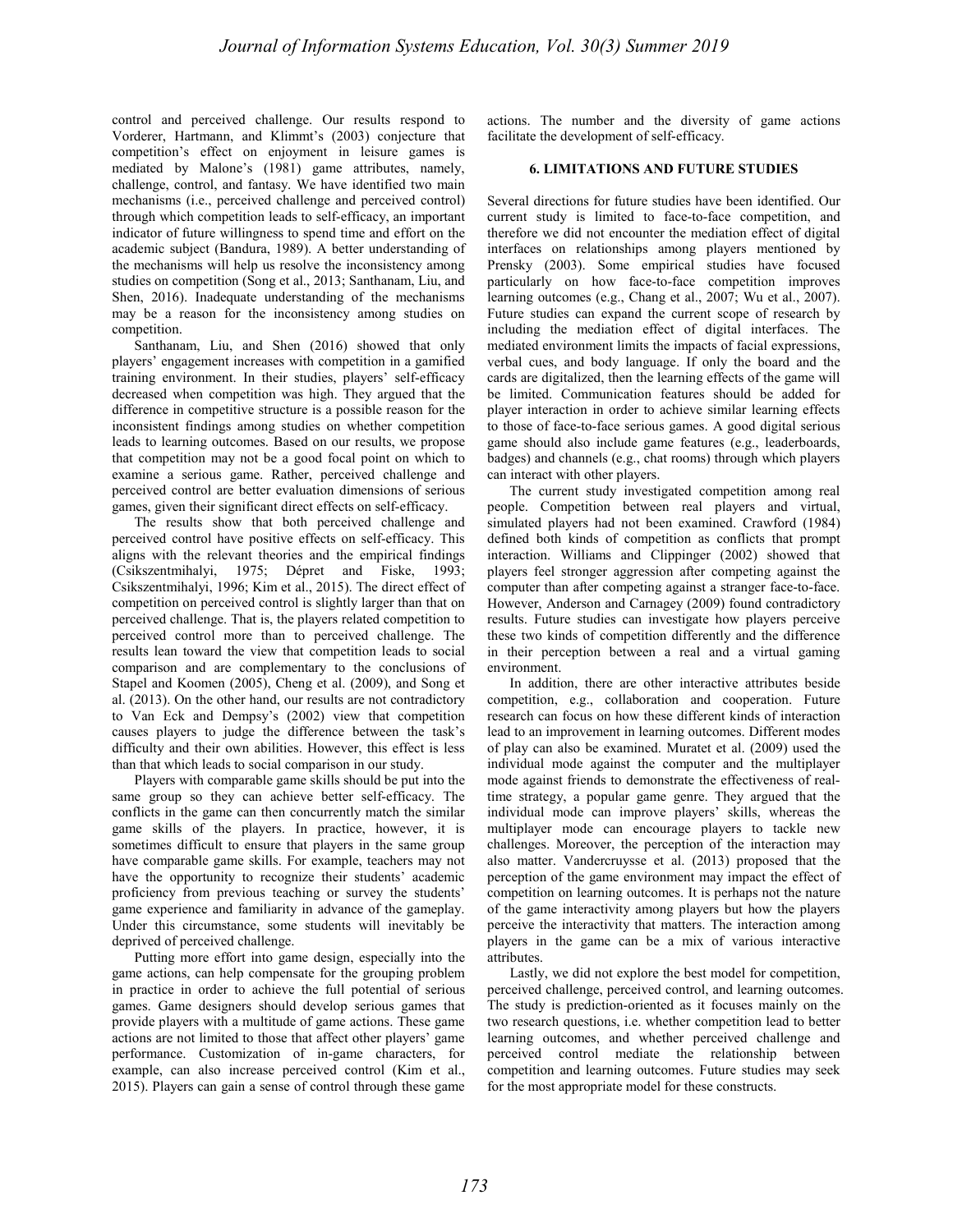## **7. CONCLUSION**

Our study shows that competition significantly leads to an increase in self-efficacy. The relationship between competition and self-efficacy, however, is strongly mediated by perceived challenge and perceived control. Therefore, competition may not be a good dimension on which to evaluate the learning impacts of serious games. Game designers and education practitioners should focus more on enhancing the challenge and control provided in serious games to improve learners' experiences.

#### **8. ACKNOWLEDGEMENT**

We would like to offer our special thanks to Mr. Aseka Wu for his advice and assistance in the project. This project is supported in part by a grant from the HKU Seed Funding for Basic Research (project number: 104004856).

#### **9. REFERENCES**

- Admiraal, W., Huizenga, J., Akkerman, S., & Ten Dam, G. (2011). The Concept of Flow in Collaborative Game-Based Learning. *Computers in Human Behavior*, 27(3), 1,185– 1,194.
- Anderson, C. A. & Carnagey, N. L. (2009). Causal Effects of Violent Sports Video Games on Aggression: Is it Competitiveness or Violent Content? *Journal of Experimental Social Psychology*, *45*(4), 731-739.
- Bagozzi, R. P. & Yi, Y. (1988). On the Evaluation of Structural Equation Models. *Journal of the Academy of Marketing Science*, 16(1), 74–94.
- Baker, A., Navarro, E. O., & Van Der Hoek, A. (2005). An Experimental Card Game for Teaching Software Engineering Processes. *Journal of Systems and Software*, 75(1–2), 3–16.
- Bandura, A. (1989). Human Agency in Social Cognitive Theory. *American Psychologist*, 44(9), 1,175–1,184.
- Bandura, A. (1991). Human Agency: The Rhetoric and the Reality. *American Psychologist*, 46(2), 157–162.
- Baptista, G. & Oliveira, T. (2018). Gamification and Serious Games: A Literature Meta-Analysis and Integrative Model. *Computers in Human Behavior*, 92, 306–315.
- Baron, R. M. & Kenny, D. A. (1986). The Moderator-Mediator Variable Distinction in Social Psychological Research: Conceptual, Strategic, and Statistical Considerations. *Journal of Personality and Social Psychology*, 51(6), 1173–1182.
- Becker, J. M., Klein, K., & Wetzels, M. (2012). Hierarchical Latent Variable Models in PLS-SEM: Guidelines for using Reflective-Formative Type Models. *Long Range Planning*, 45(5-6), 359–394.
- Boyle, E. A., Hainey, T., Connolly, T. M., Gray, G., Earp, J., Ott, M., Lim, T., Ninaus, M., Pereira, J., & Riberio, C. (2016). An Update to the Systematic Literature Review of Empirical Evidence of the Impacts and Outcomes of Computer Games and Serious Games. *Computers & Education*, *94*, 178–192.
- Burguillo, J. C. (2010). Using Game Theory and Competition-Based Learning to Stimulate Student Motivation and Performance. *Computers & Education*, 55(2), 566–575.
- Cagiltay, N. E., Ozcelik, E., & Ozcelik, N. S. (2015). The Effect of Competition on Learning in Games. *Computers & Education*, *87*, 35–41.
- Calderón, A., Ruiz, M., & O'Connor, R. V. (2018). A Multivocal Literature Review on Serious Games for Software Process Standards Education. *Computer Standards & Interfaces*, *57*, 36–48.
- Carlos, M. Z. J. & Awad-Aubad, G. (2007). Requirements Game: Teaching Software Project Management. *CLEI Electronic Journal*, 10(1), 3–14.
- Chang, S. B., Deng, Y. C., Cheng, H. N., Liao, H. C., Yu, F. Y., & Chan, T. W. (2007). Implementation and Evaluation of EduBingo for Arithmetic Drill. In T. W. Chen (ed.), *The First IEEE International Workshop on Digital Game and Intelligent Toy Enhanced Learning* (pp. 99–103). Jhongli City, Taiwan: IEEE.
- Chau, M., Wong, A., Wang, M., Lai, S., Chan, K. W. Y., Li, T. M. H., Chu, D., Chan, I. K. W., & Sung, W. K. (2013). Using 3D Virtual Environments to Facilitate Students in Constructivist Learning. *Decision Support Systems*, 56, 115–121.
- Cheng, H. N., Wu, W. M., Liao, C. C., & Chan, T. W. (2009). Equal Opportunity Tactic: Redesigning and Applying Competition Games in Classrooms. *Computers & Education*, 53(3), 866–876.
- Chin, W. W. (1998). The Partial Least Squares Approach to Structural Equation Modeling. In G. A. Marcoulides (ed.), *Modern Methods for Business Research* (pp. 295–336). New York: Psychology Press.
- Chin, W. W. (2010). How to Write Up and Report PLS Analyses. In V. E. Vinzi, W. W. Chin, J. Henseler, & H. Wang (eds), *Handbook of Partial Least Squares* (pp. 655– 690). Berlin and Heidelberg: Springer.
- Crawford, C. (1984). *The Art of Computer Game Design*. New York: McGraw-Hill Osborne Media.
- Csikszentmihalyi, M. (1975). *Beyond Boredom and Anxiety*. San Francisco: Jossey-Bass.
- Csikszentmihalyi, M. (1996). *Flow and the Psychology of Discovery and Invention*. New York: Harper Collins.
- Deci, E. L., Betley, G., Kahle, J., Abrams, L., & Porac, J. (1981). When Trying to Win: Competition and Intrinsic Motivation. *Personality and Social Psychology Bulletin*, 7(1), 79–83.
- Dépret, E. & Fiske, S. T. (1993). Social Cognition and Power: Some Cognitive Consequences of Social Structure as a Source of Control Deprivation. In G. Weary, F. Gleicher, & K. L. Marsh (eds.), *Control Motivation and Social Cognition* (pp. 176–202). New York: Springer.
- Driskell, J. E. & Dwyer, D. J. (1984). Microcomputer Videogame Based Training. *Educational Technology*, 24(2), 11–17.
- Fernandes, J. M. & Sousa, S. M. (2010). Playscrum: A Card Game to Learn the Scrum Agile Method. In K. Debattista (ed.), *Second International Conference on Games and Virtual Worlds for Serious Applications (VS-GAMES)* (pp. 52–59). Braga, Portugal: IEEE.
- Fiske, S. T. & Dépret, E. (1996). Control, Interdependence and Power: Understanding Social Cognition in Its Social Context. *European Review of Social Psychology*, 7(1), 31– 61.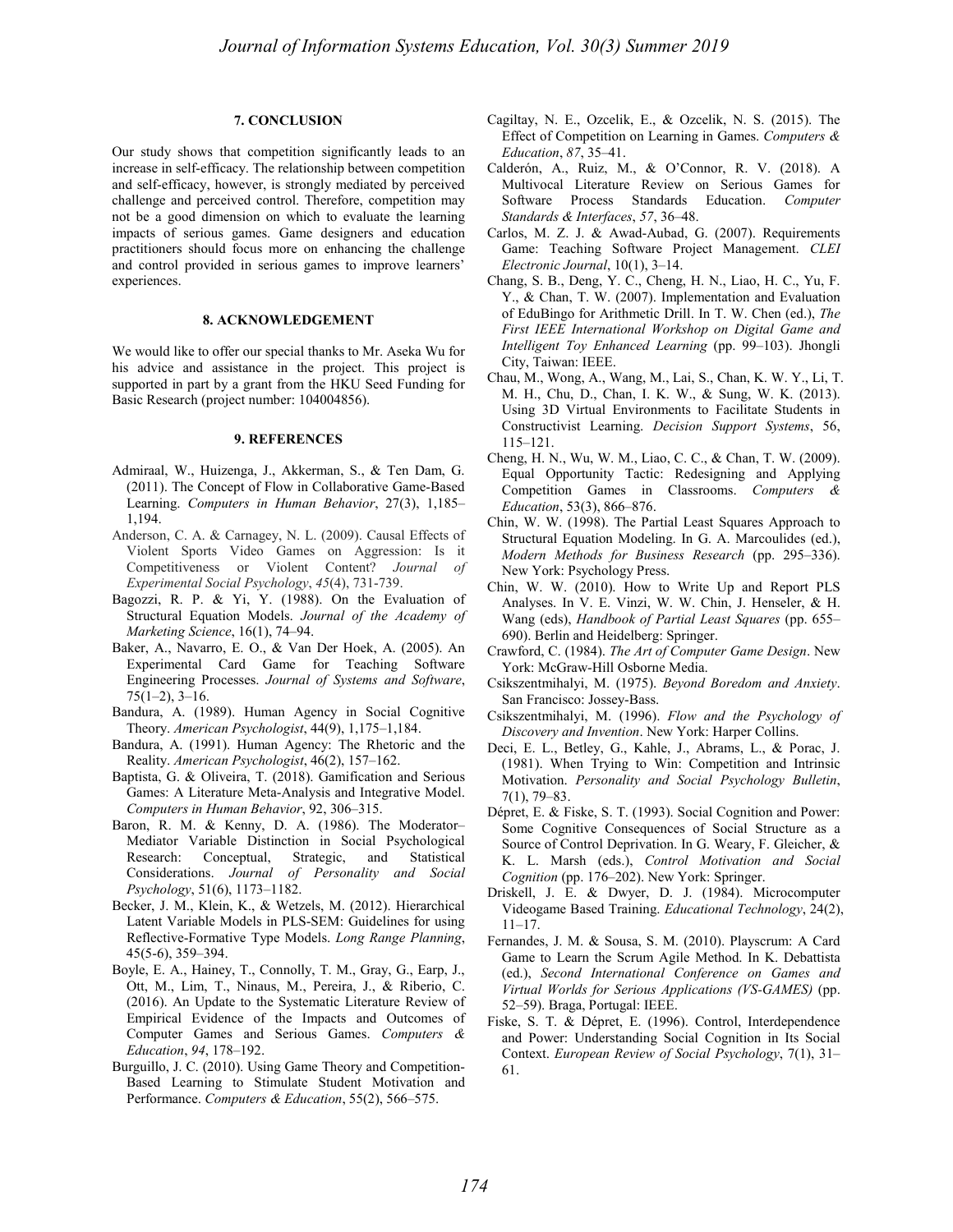- Fong, G. (2006). Adapting COTS Games for Military Experimentation. *Simulation & Gaming*, 37(4), 452–465.
- Fornell, C. & Larcker, D. F. (1981). Structural Equation Models with Unobservable Variables and Measurement Error: Algebra and Statistics. *Journal of Marketing Research*, 18(3), 382–388.
- Garris, R., Ahlers, R., & Driskell, J. E. (2002). Games, Motivation, and Learning: A Research and Practice Model. *Simulation & Gaming*, 33(4), 441–467.
- Hair, J. F., Hult, G. T. M., Ringle, C. M., & Sarstedt, M. (2017). *A Primer on Partial Least Squares Structural Equation Modeling (PLS-SEM)*, 2ed., Thousand Oaks, CA: Sage.
- Hamari, J., Shernoff, D. J., Rowe, E., Coller, B., Asbell-Clarke, J., & Edwards, T. (2016). Challenging Games Help Students Learn: An Empirical Study on Engagement, Flow and Immersion in Game-Based Learning. *Computers in Human Behavior*, 54, 170–179.
- Hsu, S. H., Wen, M. H., & Wu, M. C. (2009). Exploring User Experiences as Predictors of MMORPG Addiction. *Computers & Education*, 53(3), 990–999.
- Kazimoglu, C., Kiernan, M., Bacon, L., & Mackinnon, L. (2012). A Serious Game for Developing Computational Thinking and Learning Introductory Computer Programming. *Procedia-Social and Behavioral Sciences*, 47, 1,991–1,999.
- Kiili, K. (2005). Digital Game-Based Learning: Towards an Experiential Gaming Model. *The Internet and Higher Education*, 8(1), 13–24.
- Kim, K., Schmierbach, M. G., Chung, M. Y., Fraustino, J. D., Dardis, F., & Ahern, L. (2015). Is it a Sense of Autonomy, Control, or Attachment? Exploring the Effects of In-Game Customization on Game Enjoyment. *Computers in Human Behavior*, 48, 695–705.
- Langer, E. J. (1975). The Illusion of Control. *Journal of Personality and Social Psychology*, 32(2), 311–328.
- Lui, R. W. C., Lee, P. T. Y., & Ng, V. T. (2015). Design and Evaluation of PMS: A Computerized Simulation Game for Software Project Management. *The Computer Games Journal*, 4(1–2), 101–121.
- Lui, R. W. C. & Au, C. H. (2018). Establishing an Educational Game Development Model: From the Experience of Teaching Search Engine Optimization. *International Journal of Game-Based Learning (IJGBL)*, 8(1), 52–73.
- Malone, T. W. (1981). Toward a Theory of Intrinsically Motivating Instruction. *Cognitive Science*, 5(4), 333–369.
- Malone, T. W. & Lepper, M. R. (1987). Making Learning Fun: A Taxonomy of Intrinsic Motivations for Learning. In R. E. Snow, P. A. Federico, & W. E. Montague (eds.), *Aptitude, Learning, and Instruction* (pp. 223–253). L. Erlbaum Associates.
- Marcolin, B. L., Compeau, D. R., Munro, M. C., & Huff, S. L. (2000). Assessing User Competence: Conceptualization and Measurement. *Information Systems Research*, 11(1), 37–60.
- Marlow, S. L., Salas, E., Landon, L. B., & Presnell, B. (2016). Eliciting Teamwork with Game Attributes: A Systematic Review and Research Agenda. *Computers in Human Behavior*, 55, 413–423.
- Muratet, M., Torguet, P., Jessel, J. P., & Viallet, F. (2009). Towards a Serious Game to Help Students Learn Computer Programming. *International Journal of Computer Games Technology*, 3, 1–12.
- Nicholls, J. G. (1984). Achievement Motivation: Conceptions of Ability, Subjective Experience, Task Choice, and Performance. *Psychological Review*, 9(3), 328–346.
- Nitzl, C., Roldán, J. L., & Cepeda, G. (2016). Mediation Analysis in Partial Least Squares Path Modeling: Helping Researchers Discuss More Sophisticated Models, *Industrial Management & Data Systems*, 119 (9), 1849–1864.
- Pavlas, D., Bedwell, W., Wooten, S. R., Heyne, K., & Salas, E. (2009). Investigating the Attributes in Serious Games that Contribute to Learning. *Proceedings of the Human Factors and Ergonomics Society Annual Meeting*, 53(27), 1,999– 2,003.
- Prensky, M. (2003). Digital Game-Based Learning. *Computers in Entertainment (CIE)*, 1(1), 21–24.
- Reeve, J. & Deci, E. L. (1996). Elements of the Competitive Situation that Affect Intrinsic Motivation. *Personality and Social Psychology Bulletin*, 22(1), 24–33.
- Ringle, C. M., Wende, S., & Will, A. (2005). SmartPLS 2.0 (beta). Hamburg. Available at http://www.smartpls.de.
- Santhanam, R., Liu, D., & Shen, W. C. M. (2016). Research Note—Gamification of Technology-Mediated Training: Not All Competitions Are the Same. *Information Systems Research*, 27(2), 453–465.
- Sepehr, S. & Head, M. (2018). Understanding the Role of Competition in Video Gameplay Satisfaction. *Information & Management*, *55*(4), 407–421.
- Song, H., Kim, J., Tenzek, K. E., & Lee, K. M. (2013). The Effects of Competition and Competitiveness upon Intrinsic Motivation in Exergames. *Computers in Human Behavior*, 29(4), 1,702–1,708.
- Stapel, D. A. & Koomen, W. (2005). Competition, Cooperation, and the Effects of Others on Me. *Journal of Personality and Social Psychology*, 88(4), 1,029–1,038.
- Sweetser, P. & Wyeth, P. (2005). GameFlow: A Model for Evaluating Player Enjoyment in Games. *Computers in Entertainment (CIE)*, 3(3), 1–24.
- Tan, J. L., Goh, D. H. L., Ang, R. P., & Huan, V. S. (2013). Participatory Evaluation of an Educational Game for Social Skills Acquisition. *Computers & Education*, 64, 70–80.
- Taran, G. (2007). Using Games in Software Engineering Education to Teach Risk Management. In Ceballos, S. (ed.), *The 20th Conference on Software Engineering Education & Training* (pp. 211–220), Dublin, Ireland: IEEE.
- Van Eck, R. & Dempsey, J. (2002). The Effect of Competition and Contextualized Advisement on the Transfer of Mathematics Skills in a Computer-Based Instructional Simulation Game. *Educational Technology Research and Development*, 50(3), 23–41.
- Vandercruysse, S., Vandewaetere, M., Cornillie, F., & Clarebout, G. (2013). Competition and Students' Perceptions in a Game-Based Language Learning Environment. *Educational Technology Research and Development*, 61(4), 927–950.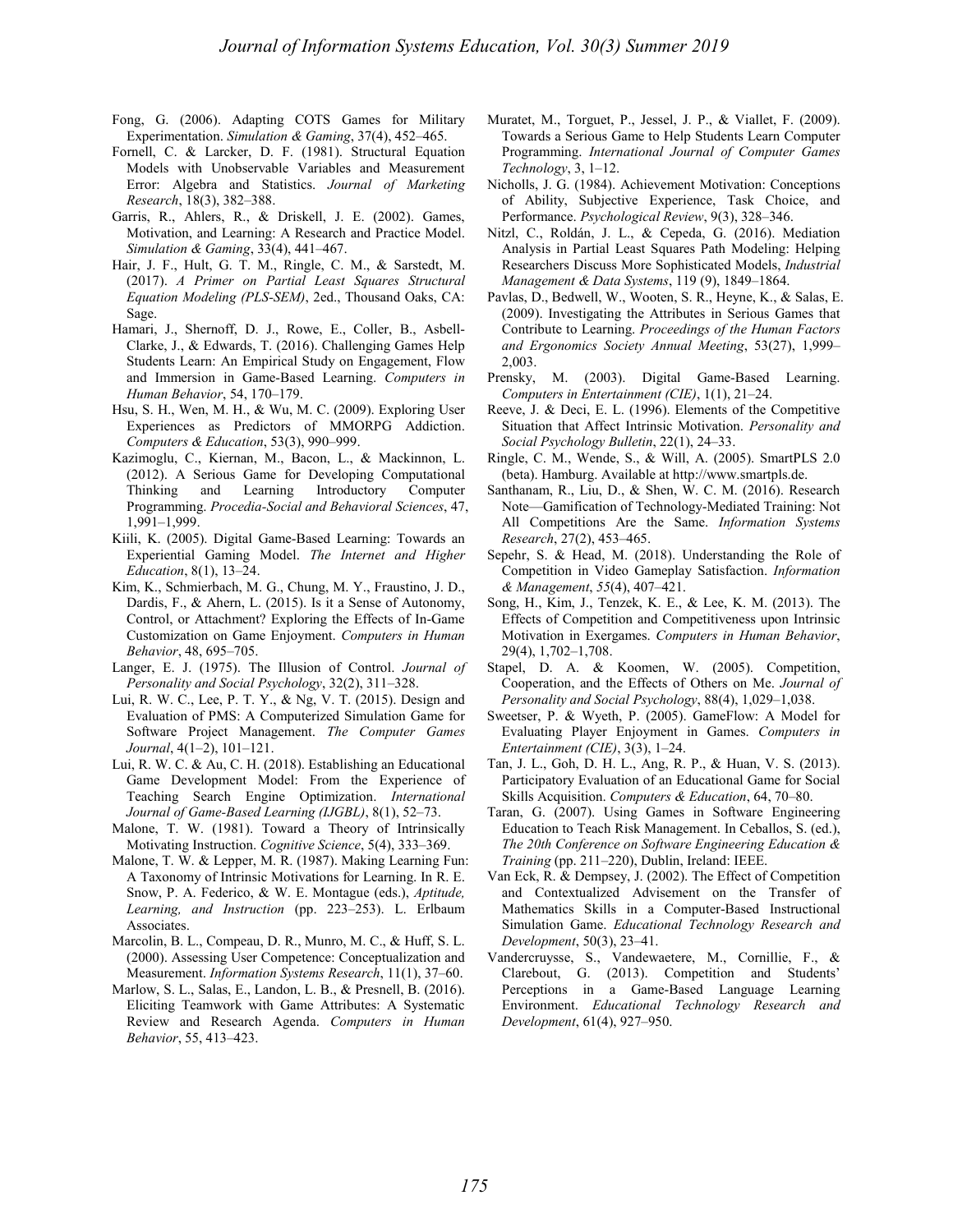- Vogel, J. J., Vogel, D. S., Cannon-Bowers, J., Bowers, C. A., Muse, K., & Wright, M. (2006). Computer Gaming and Interactive Simulations for Learning: A Meta-Analysis. *Journal of Educational Computing Research*, 34(3), 229– 243.
- Vorderer, P., Hartmann, T., & Klimmt, C. (2003). Explaining the Enjoyment of Playing Video Games: The Role of Competition. In D. Marinelli (ed.), *Proceedings of the Second International Conference on Entertainment Computing* (pp. 1–9). Pittsburgh: Carnegie Mellon University.
- Williams, R. B. & Clippinger, C. A. (2002). Aggression, Competition and Computer Games: Computer and Human Opponents. *Computers in Human Behavior*, *18*(5), 495-506.
- Wilson, K. A., Bedwell, W. L., Lazzara, E. H., Salas, E., Burke, C. S., Estock, J. L., Orvis, K. L., & Conkey, C. (2009). Relationships between Game Attributes and Learning Outcomes: Review and Research Proposals. *Simulation & Gaming*, 40(2), 217–266.
- Wong, K. K. K. (2013). Partial Least Squares Structural Equation Modeling (PLS-SEM) Techniques Using SmartPLS. *Marketing Bulletin*, 24(1), 1–32.
- Wong, K. K. K. (2016). Mediation Analysis, Categorical Moderation Analysis, and Higher-Order Constructs Modeling in Partial Least Squares Structural Equation Modeling (PLS-SEM): A B2B Example using SmartPLS. *Marketing Bulletin*, 26, 1–22.
- Wu, W. M., Cheng, H. N., Chiang, M. C., Deng, Y. C., Chou, C. Y., Tsai, C. C., & Chan, T. W. (2007). AnswerMatching: A Competitive Learning Game with Uneven Chance Tactic. In T. W. Chen (ed.), *The First IEEE International Workshop on Digital Game and Intelligent Toy Enhanced Learning* (pp. 89–98). Jhongli City, Taiwan: IEEE.
- Yee, N. (2006). Motivations for Play in Online Games. *CyberPsychology & Behavior*, 9(4), 772–775.

#### **AUTHOR BIOGRAPHIES**

**Philip Tin Yun Lee** is a Ph.D. student in Innovation and



Information Management at the University of Hong Kong, where he is working on research topics related to games and immersive systems. He holds a master's degree in Public Policy & Administration from LSE and a master's degree in Computer Science from the University of Hong Kong.

**Richard Wing Cheung Lui** receives his B.Sc., M.Phil. and



Ph.D. in the Department of Computer Science at the University of Hong Kong. He is currently a Teaching Fellow in the Department of Computing in the Hong Kong Polytechnic University. His research interest includes Computer and Information Security, Game-Based Learning and e-Learning.

**Michael Chau** is an associate professor in the Faculty of



Business and Economics at the University of Hong Kong. He received his Ph.D. in management information systems from the University of Arizona. His interests focus on the intersection of information systems, computer science, business analytics, and information science, with a focus

on the applications of data, text, and web mining in various domains. His research has resulted in over 120 publications in journals and conferences. He was the Program Co-chair of ICIS 2013 and the Founding Co-Chair of the Pacific Asia Workshop on Intelligence and Security Informatics series.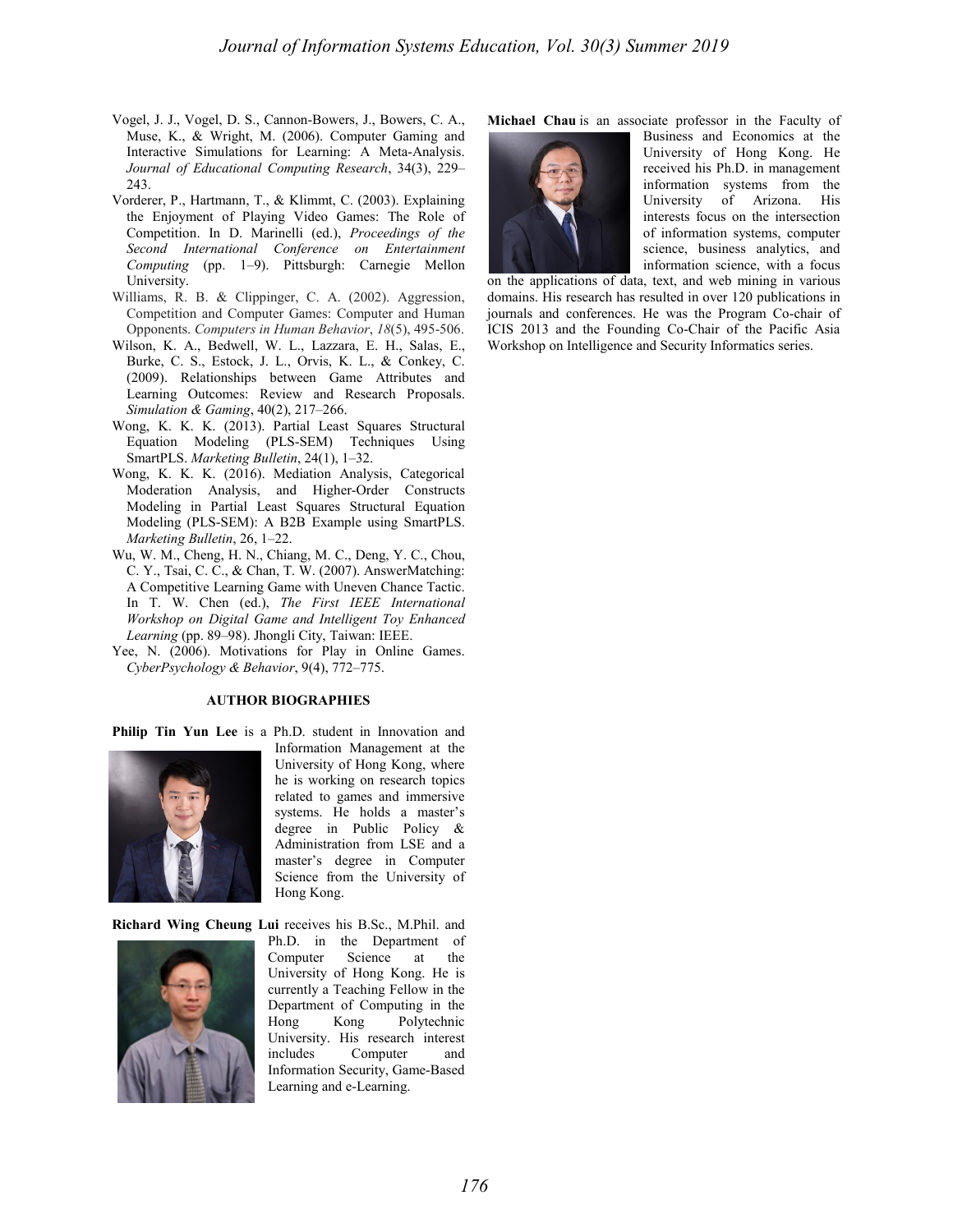## **Appendix A: Post-Game Questionnaire**

|                               | Questions                                                                                      | Strongly<br>Agree | Slightly<br>Agree | Neutral      | Slightly<br>Disagree | Strongly<br>Disagree |
|-------------------------------|------------------------------------------------------------------------------------------------|-------------------|-------------------|--------------|----------------------|----------------------|
|                               |                                                                                                | 5                 | 4                 | $\mathbf{3}$ | $\overline{c}$       | 1                    |
| Competition<br>(IC1)          | competed with other game players<br>during the game.                                           |                   |                   |              |                      |                      |
| Competition<br>(IC2)          | I enjoyed competing with other players.                                                        |                   |                   |              |                      |                      |
| Competition<br>(IC3)          | The game facilitates me to compete with<br>other players.                                      |                   |                   |              |                      |                      |
| Perceived<br>Challenge $(C1)$ | The game provides an appropriate test of<br>my skills.                                         |                   |                   |              |                      |                      |
| Perceived<br>Challenge (C2)   | The game challenges me to perform to<br>the best of my ability.                                |                   |                   |              |                      |                      |
| Perceived<br>Challenge $(C3)$ | When playing the game, I experienced<br>the level of challenge that matches my<br>skill level. |                   |                   |              |                      |                      |
| Perceived<br>Control (AC1)    | I can control my status and performance<br>in the game.                                        |                   |                   |              |                      |                      |
| Perceived<br>Control (AC2)    | can play the game using various<br>strategies.                                                 |                   |                   |              |                      |                      |
| Perceived<br>Control (AC3)    | I felt I influenced other players in the<br>game.                                              |                   |                   |              |                      |                      |
| Self-efficacy<br>(S1)         | I am more confident in SEO knowledge.                                                          |                   |                   |              |                      |                      |
| Self-efficacy<br>(S2)         | I am more confident in learning social<br>media and its applications.                          |                   |                   |              |                      |                      |